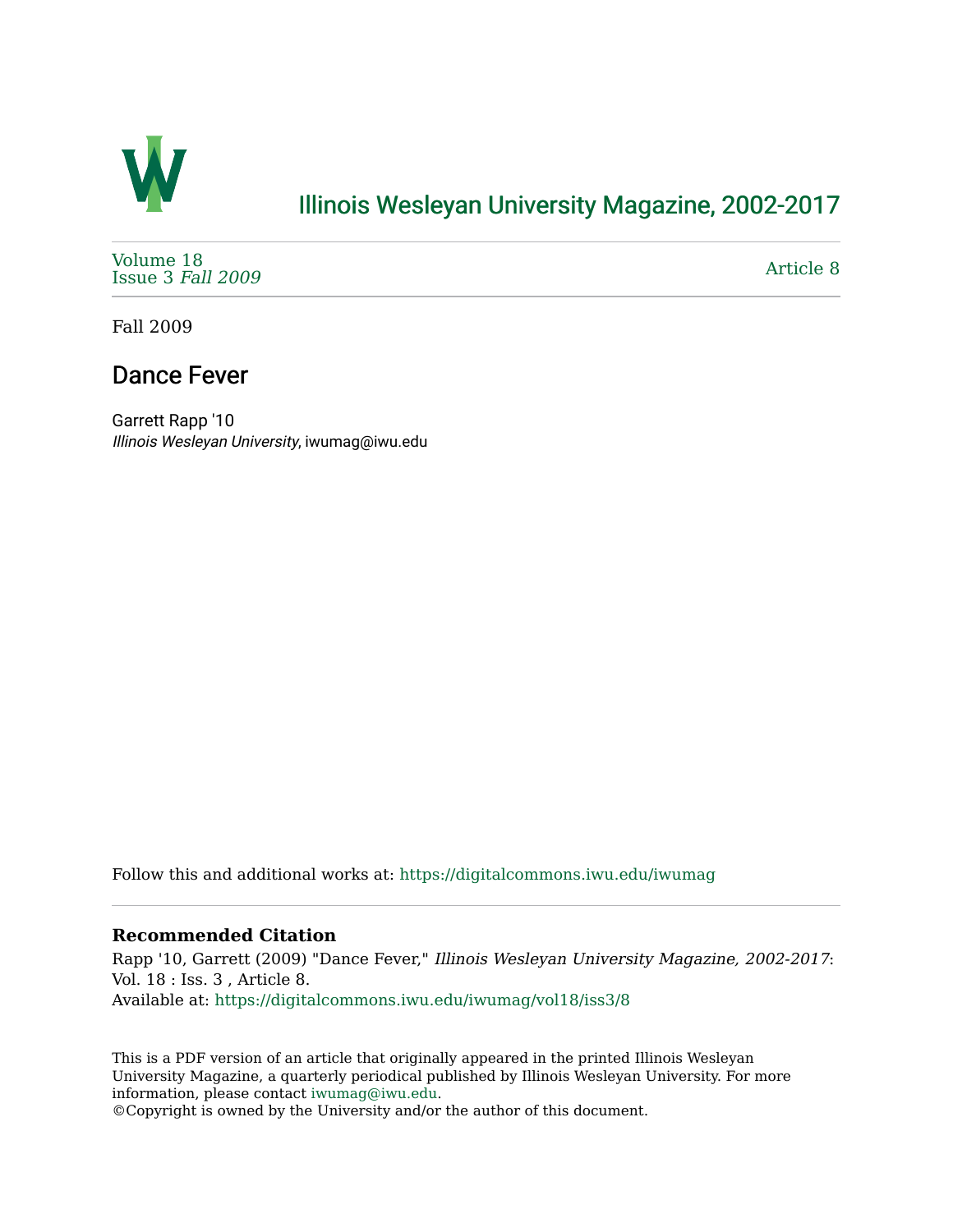# **Dance Fever**



### **How Evan Kasprzak transitioned from roommate to celebrity, all in one hot summer**

### **By GARRETT RAPP '10**

*Editor's Note:* When it was announced in early June that IWU student Evan Kasprzak was among 20 dancers selected to compete on Fox TV's So You Think You Can Dance, the news held special interest for Evan's many Wesleyan friends, including Garrett Rapp. Garrett and Evan were first-year roommates and shared a suite their sophomore year. Garrett —who is now a senior English-writing and religion major and editor-in-chief of the Argus — writes about Evan's journey from college student to national celebrity*.*

If you'd asked me during my first year at Illinois Wesleyan about my roommate Evan Kasprzak, I would've told you that he was a really laid-back dude from West Bloomfield, Mich. He was a dancer and a music-theatre major. He and I rarely butted heads (minus one unfortunate thermosmeets-computer incident). He also had a fast, souped-up Subaru WRX that he'd rebuilt himself.



**Evan Kasprzak (far right) was among four finalists vying for first place on** *So You Think You Can Dance***.**

I wouldn't have told you he would become the third-favorite dancer in America.

In the spring of our sophomore year, rumors began to float around that he'd auditioned for Fox TV's *So You Think You Can Dance (SYTYCD)*. The truth came out that he'd traveled to Milwaukee over break to audition and a bunch of his friends from Illinois Wesleyan gathered the night his audition aired.

On *SYTYCD*, each contestant dances for a panel of judges at different locations around the country. The first of the show's three phases is the audition phase, which is

followed in the second phase by five weeks of the dancers performing in pairs. During this phase, the audience can phone in votes for their favorite couple to grant them immunity, but the final call on who gets eliminated belongs to the judges. In the third phase, the judges lose their authority to decide who remains on the show, and all is determined by the television audience, who vote from home via telephone.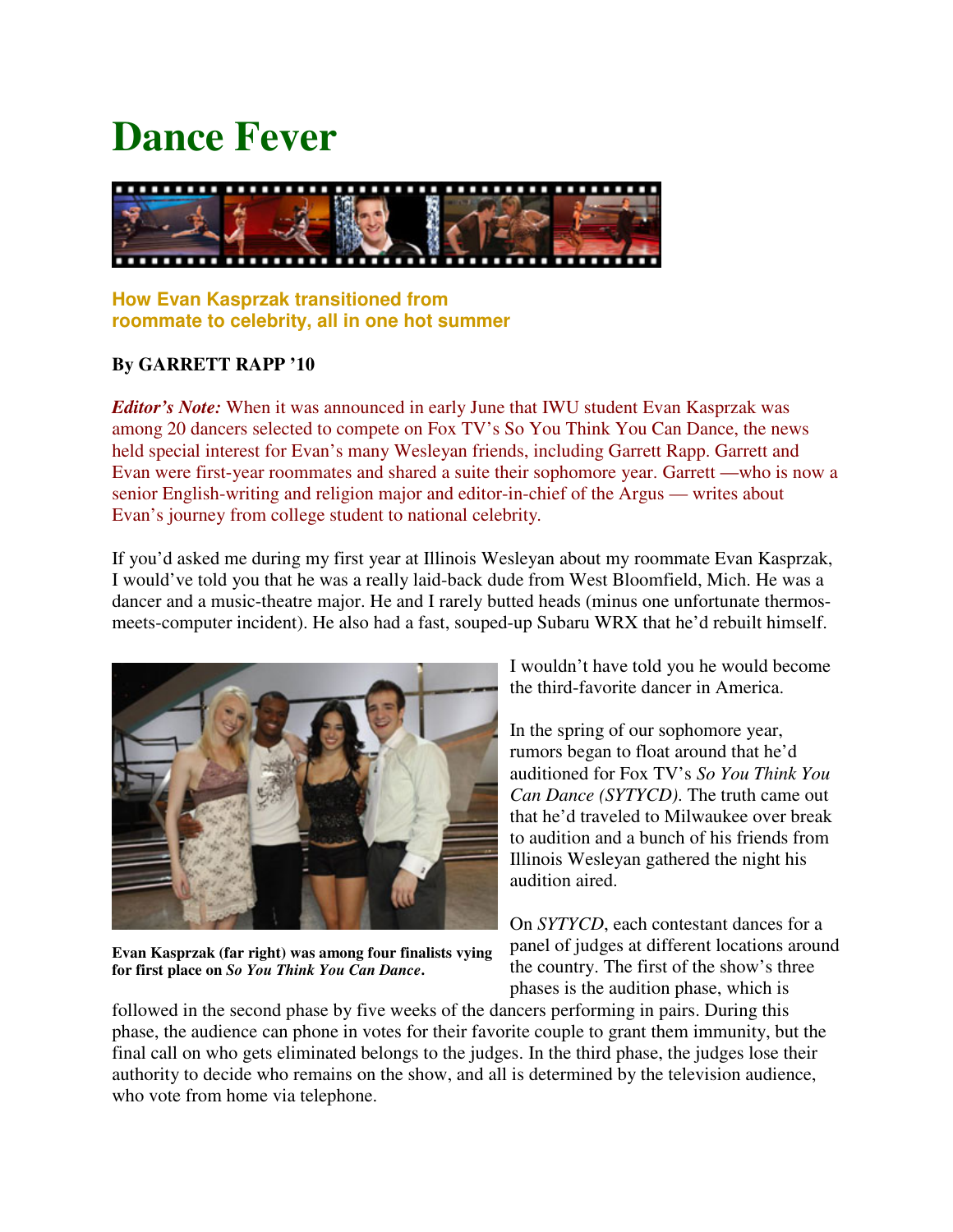Out of thousands of hopefuls, only a few hundred make it to the second round of eliminations. When Evan survived that round after auditioning in 2008, we screamed, hugged and popped bottles of sparkling grape juice (it was sophomore year, after all) as if he were coming home from a war.

Unfortunately, after staying alive through a few elimination rounds in Las Vegas, he did come home. While comparing Evan to Gene Kelly and Fred Astaire, the judges decided he was not quite ready for the top 20. Instead, they encouraged him to audition again next season.

Evan spent the rest of that summer practicing hard with the Broadway Theatre Project in Tampa, Fla., one of the nation's most prestigious Broadway-style theatre programs, where Evan's older brother, Ryan, teaches. Back at Wesleyan, he choreographed and danced a routine for the Student Choreographed Dance Concert in January, and appeared in multiple numbers for the Faculty Choreographed Dance Concert in March.

During junior year, Evan decided to give *SYTYCD* one more try, and during spring break of 2009 he, along with his brother Ryan, auditioned in Memphis. As Evan's friends and as his selfdeclared biggest fans, we watched the audition when it aired in June, cheering for the brothers with renewed enthusiasm and laughing at the whoopee-cushion prop that made it into Ryan Kasprzak's tap routine.

The laughs turned to tears for some of us when, despite his popular performance, Ryan was cut from the show — the last person to be sent home before the top 20 dancers were determined. Evan was left to compete on his own. As he went to join the other finalists, his older brother gave him an encouraging shove,

saying, "One Kasprzak is better than no Kasprzaks."

As he appeared more and more on the show, I was struck by just how familiar the Evan Kasprzak on TV seemed to me. There was no hammy persona, no exaggerated antics. Instead I saw the same Evan with whom I spent my freshman and sophomore years watching YouTube videos and playing in our band.

That familiar persona stayed palpable all summer. Every Wednesday night, in Bloomington, Ill., I gathered friends and fans at my apartment to watch Evan dance on TV. For the first weeks, he was paired with a dancer named Randi Evans, with whom he performed some of the season's most popular



**In his first year at IWU, he took part in another competition: a campus-wide snowball fight. From left are Garrett Rapp, William Hanzel, Kasprzak and Sam Harris. All were class of 2010 Munsell Hall residents. (Photo by Ellyn Drathring '10)**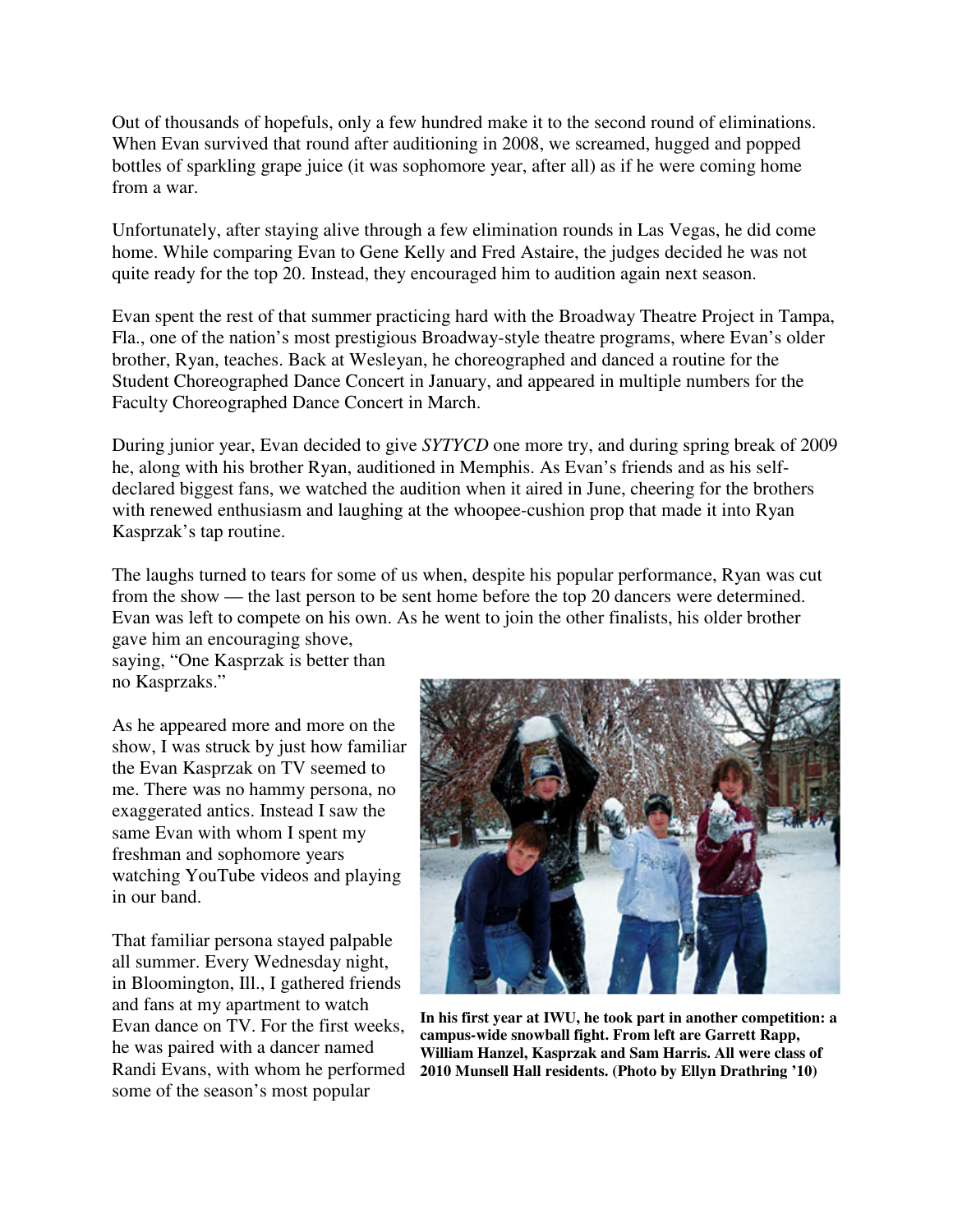routines. Among these was a touching jazz number about marriage, as well as a judge- and fanfavorite routine inspired by partner Randi's derrière, danced in contemporary style.

Before the second phase was over, it was clear how popular Evan's breezy Broadway flair was with the audience. After voting until our fingers were sore on Wednesday nights, we held our breath every Thursday to see whether he would stay on the show, and week after week he remained safe, a feat that certainly took more votes than we provided. It was only after the final episode — when I saw Internet photos of families voting for Evan while on vacation in Colorado and an entire nursing home in South Carolina wearing "Kasprzactivist" T-shirts — that I realized how many people had been supporting my friend.



**For the first weeks of the show, Evan was paired with dancer Randi Evans, with whom he perfomed some of the season's most popular routines.**

That support persisted throughout the show's final weeks. The judges, having lost the power to decide who remained on the show, instead gave their perspective on every dance to help voters make informed choices. Despite their occasionally cutting criticism of Evan, he was the only contestant on the show in season five who never faced the prospect of elimination on Thursday nights. His enormous — and enormously dedicated — fanbase supported him every week, until it was down to the final four contestants.

This past summer, I worked as a writer for IWU's Communications Office. Coverage of Evan's exploits became my responsibility, and I combed the Internet to learn about the public perspective on my former roommate. What I found seemed incredibly opinionated and polarized. While some people posted acerbic condemnations of Evan's dancing, others defended his relaxed, charismatic style. I even found a discussion board where (mostly) young women shared dreams they'd had about Evan and discussed techniques for netting thousands of votes per show by using multiple phones.

In the days before the August 6 finale, we all started to wonder whether he might indeed become America's Favorite Dancer and win the \$250,000 grand prize. Even Evan's detractors began to concede his public esteem, and the show's creator and primary judge, Nigel Lythgoe, declared him "one of the most popular dancers [they'd] ever had on the show." On that same night, all 3,000 members of the audience at the Kodak Theatre in Hollywood chanted Evan's name after one of his dances.